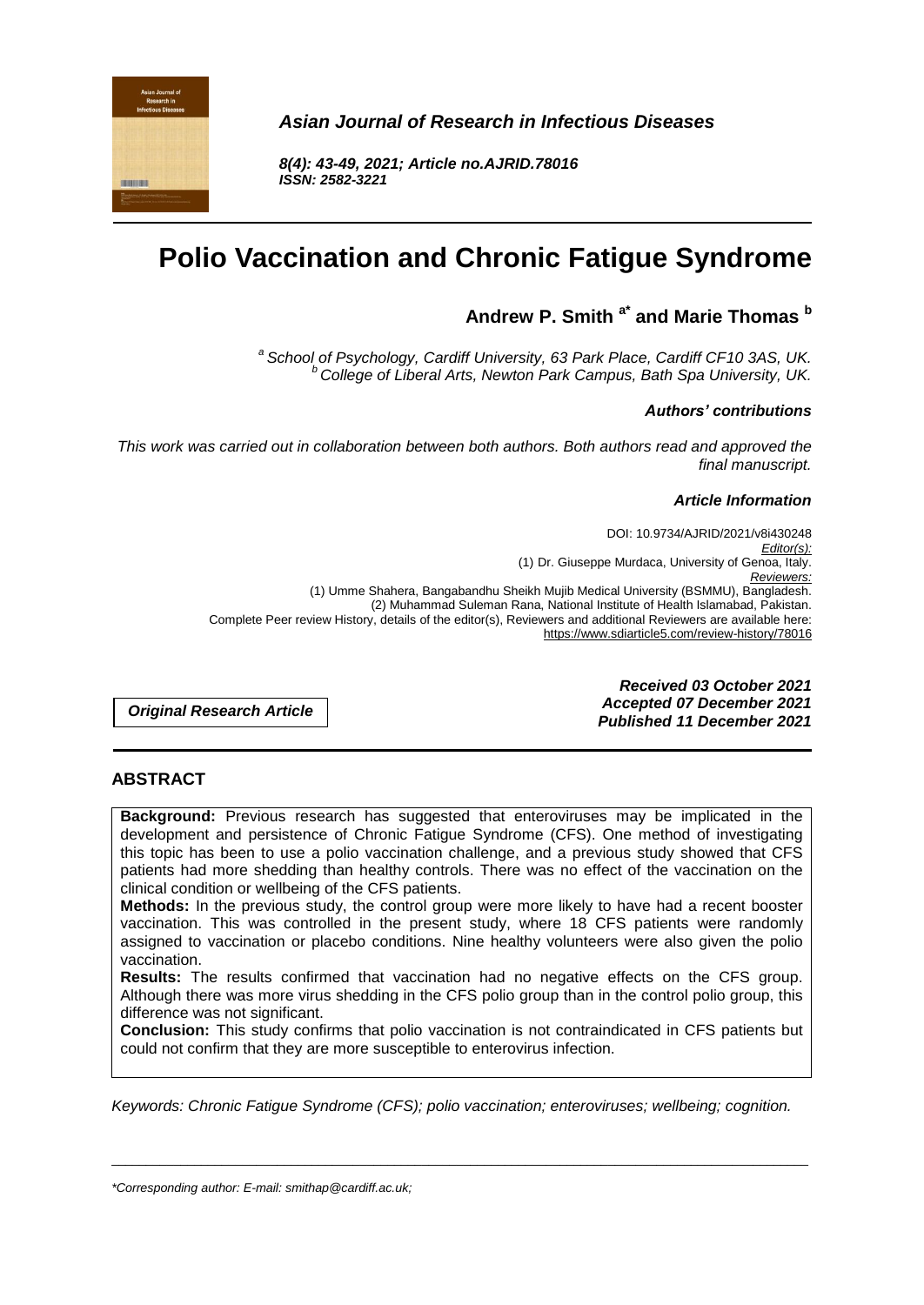#### **1. INTRODUCTION**

There has been considerable research on enteroviruses and Chronic Fatigue Syndrome (CFS). The early studies led to conflicting results [1-3]. Enteroviruses can be broadly categorised into coxsackie viruses A and B, echoviruses, the polioviruses (types 1, 2, 3), and individual enterovirus serotypes. Early descriptions of CFS suggested that it resembled poliomyelitis [4]. Increased neutralising antibodies and IgM antibodies specific to coxsackie B viruses were found in CFS patients compared to healthy controls [5]. Enteroviruses were also more frequent in the faecal samples of those with CFS than controls [3]. This led to the suggestion that CFS may be caused by persistent enteroviral infection [6]. Early results provided mixed support for this view. In one study, CFS patients were found to show more enteroviral persistence in their muscles than healthy controls [7]. However, a later, larger study found no differences between the groups [8]. More recent studies (see [9, 10] for reviews) have also led to conflicting results [11-23].

An alternative approach to CFS and enteroviruses has used the polio vaccine paradigm [24]. This paradigm allows one to examine enterovirus infection after administration of a live booster dose. It has previously been suggested that there is an association between vaccination and CFS [25]. The research examined the possible effects of live poliomyelitis re-vaccination on the symptoms and behaviour of CFS patients and healthy controls. In addition, differences in the two groups immune responses to the vaccine challenge were also investigated. Vaccination did not change the clinical condition of the CFS patients, and their T- and B-cell poliospecific responses were no different from the healthy volunteers. However, the CFS patients did shed higher poliovirus levels, as identified by direct isolation, compared to the healthy controls. This study showed that live poliovirus vaccination in CFS patients is not contraindicated, which argues against the view that CFS is exacerbated by vaccinations. In addition, it is unlikely that a specific immune defect in response to enteroviruses can account for the pathogenesis of CFS. However, the increased poliovirus shedding in the CFS patients requires further study, and the underlying mechanisms still need to be identified.

Many of the findings linking enteroviruses to CFS have been criticised in terms of poor

methodology. In the original polio vaccine study, the control group had been given "booster" vaccinations more recently than the patients, which could plausibly account for the increased virus shedding. The present study addressed this by using a healthy control group that was matched with the CFS group in terms of the timing of the primary polio vaccination. The aims of the study were identical to the original one, namely, to determine whether polio vaccination of CFS patients led to any adverse effects and to examine virus shedding after vaccination.

# **2. METHODS**

The study was approved by the local, regional ethical committee and carried out with the informed consent of the participants.

## **2.1 Participants**

Eighteen patients with CFS, diagnosed according to the Oxford criteria, were recruited randomly from a panel of those who had in the past or were currently attending the University of Wales College of Medicine (UWCM) CFS outpatient clinic. The demographic characteristics and illness history of these patients can be shown in Tables 1 and 2. In general, the profile of this sample was consistent with those of the typical patients attending the clinic from which they were recruited and of other CFS populations reported in the literature. A further nine individuals without CFS were recruited from the partners of the CFS patients taking part.

# **2.2 Study Design**

Eighteen patients with CFS and nine individuals without CFS were recruited into a 28-day doubleblind study to determine any effects of poliovirus vaccination in individuals with CFS. On day 0, the healthy controls received the poliomyelitis vaccine (SmithKline Beecham), a live (Sabin) polio vaccine containing a mix of attenuated poliovirus types 1,2 and 3 (6 log10 poliovirus 1, 5 log10 poliovirus 2 and 5.5 log10 poliovirus 3) while the patients with CFS were randomly allocated into either the placebo (sterile saline) or vaccine treatment groups and both the patients and experimenters who conducted the investigation were blind to which individuals received the vaccine. All individuals were followed up on four occasions thereafter (days 2, 7, 14, 28 post-vaccination).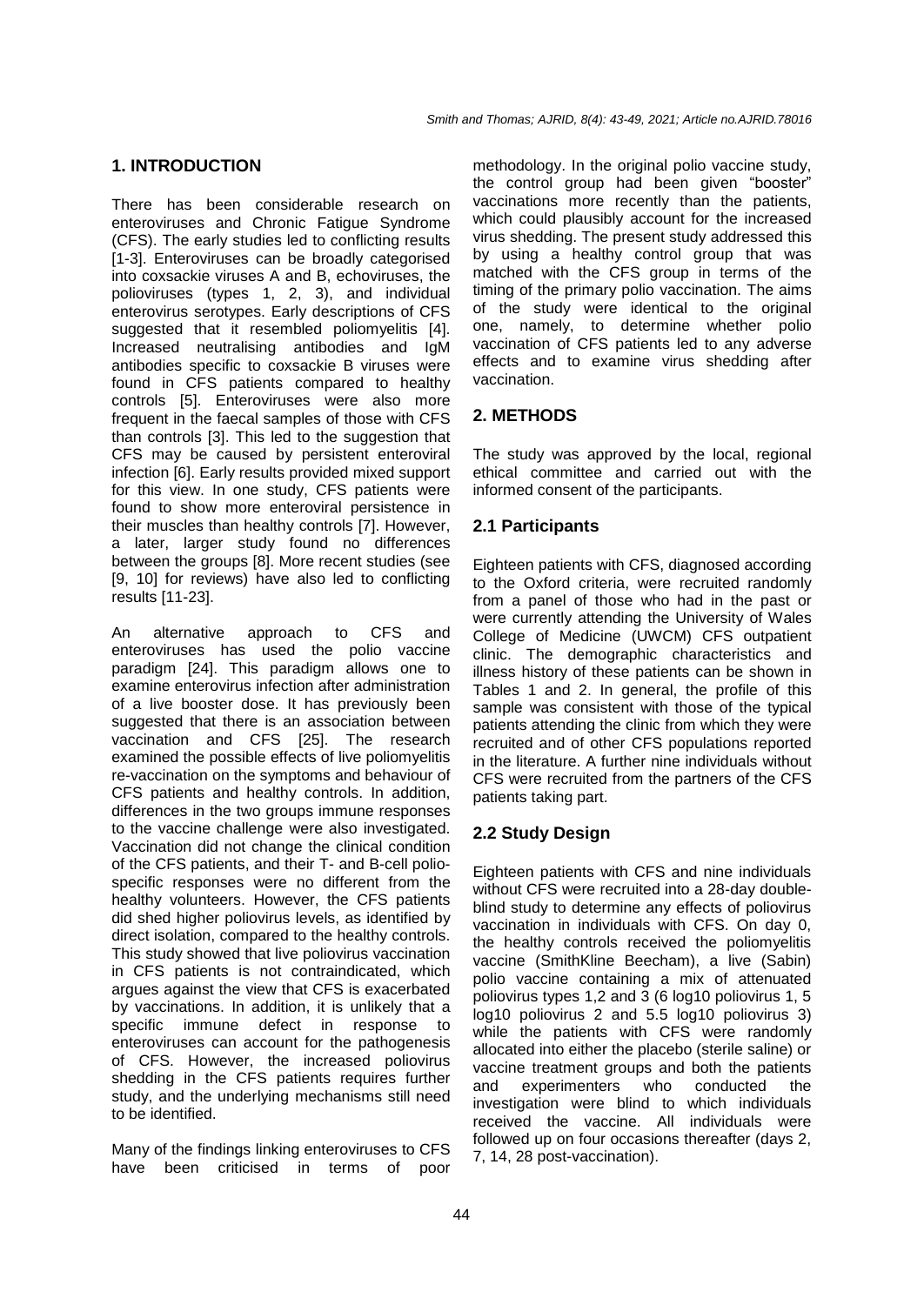|                            |                 | CFS patients (vaccine) CFS patients (placebo) | <b>Controls</b><br>(vaccine) |
|----------------------------|-----------------|-----------------------------------------------|------------------------------|
| Sex (%)                    | 57 Female       | 75 Female                                     | 25 Female                    |
|                            | 43 Male         | 25 Male                                       | 75 Male                      |
| Age Range                  | $38 - 65$ years | $46 - 54$ years                               | $39 - 65$ years              |
| Marital status (%)         |                 |                                               |                              |
| Single                     | 14              | -                                             | 25                           |
| Married                    | 86              | 100                                           | 75                           |
| Education level (%)        |                 |                                               |                              |
| Primary education only     | 7               |                                               |                              |
| Left school before 16      | 36              | 25                                            | 38                           |
| Completed 'O' levels       | 29              | 25                                            | 12                           |
| Completed 'A' levels       |                 | 25                                            | 12                           |
| At least one year at the   |                 | 25                                            | 12                           |
| University                 | 21              | -                                             | 12                           |
| BSc or BA PhD, MD or other |                 |                                               | 12                           |

# **Table 1. Demographic characteristics of CFS patients and controls**

# **Table 2. Clinical profile of the CFS patients and controls**

|                                           | <b>CFS patients</b><br>(vaccine) | <b>CFS patients</b><br>(placebo) | <b>Controls</b><br>(vaccine) |
|-------------------------------------------|----------------------------------|----------------------------------|------------------------------|
| Mean duration of illness (months)         | 126.3                            | 107.5                            | N/A                          |
| Mean time since diagnosis (months)        | 73.8                             | 52.0                             | N/A                          |
| Current severity (%)                      |                                  |                                  |                              |
| Worse than at any stage                   | 14                               | 0                                | N/A                          |
| Bad                                       | 14                               | 50                               |                              |
| Bad with some recovery                    | 43                               | 50                               |                              |
| Recovering with relapses                  | 29                               | 0                                |                              |
| Completely recovered                      | $\Omega$                         | 0                                |                              |
| <b>Symptoms</b> $(\%)$ – at time of study |                                  |                                  |                              |
| Physical weakness (Yes)                   | 79                               | 100                              | 37                           |
| <b>Excessive fatigue</b>                  | 93                               | 100                              | 25                           |
| Legs feeling heavy                        | 79                               | 75                               | 25                           |
| Muscle pain                               | 71                               | 100                              |                              |
| Pain in chest                             | 43                               | 25                               |                              |
| Painful joints                            | 79                               | 100                              | 12                           |
| Nausea                                    | 29                               | 25                               |                              |
| Indigestion                               | 43                               | 50                               | 12                           |
| <b>Bloated stomach</b>                    | 50                               | 75                               | 12                           |
| Wind                                      | 57                               | 50                               | 25                           |
| Sore throat                               | 57                               | 50                               | $\overline{\phantom{0}}$     |
| Headache                                  | 57                               | 50                               | 12                           |
| Earache                                   | 36                               | 50                               |                              |
| Sore eyes                                 | 50                               | 50                               | 12                           |
| Sensitive to noise                        | 71                               | 75                               |                              |
| Sensitive to light                        | 64                               | 100                              | 12                           |
| Feeling hot/cold                          | 86                               | 75                               | 12                           |
| Sweating                                  | 71                               | 75                               |                              |
| Shivering                                 | 43                               | 50                               |                              |
| Swollen glands                            | 79                               | 50                               |                              |
| Racing heart                              | 43                               | 75                               |                              |
| Insomnia                                  | 36                               | 100                              | 12                           |
| Depression                                | 50                               | 75                               | 25                           |
| Anxiety                                   | 57                               | 50                               | $\overline{\phantom{a}}$     |
| Loss of concentration                     | 79                               | 100                              |                              |
| Loss of memory                            | 79                               | 75                               | 25                           |
| Allergies                                 | 29                               | 0                                | $\frac{1}{2}$                |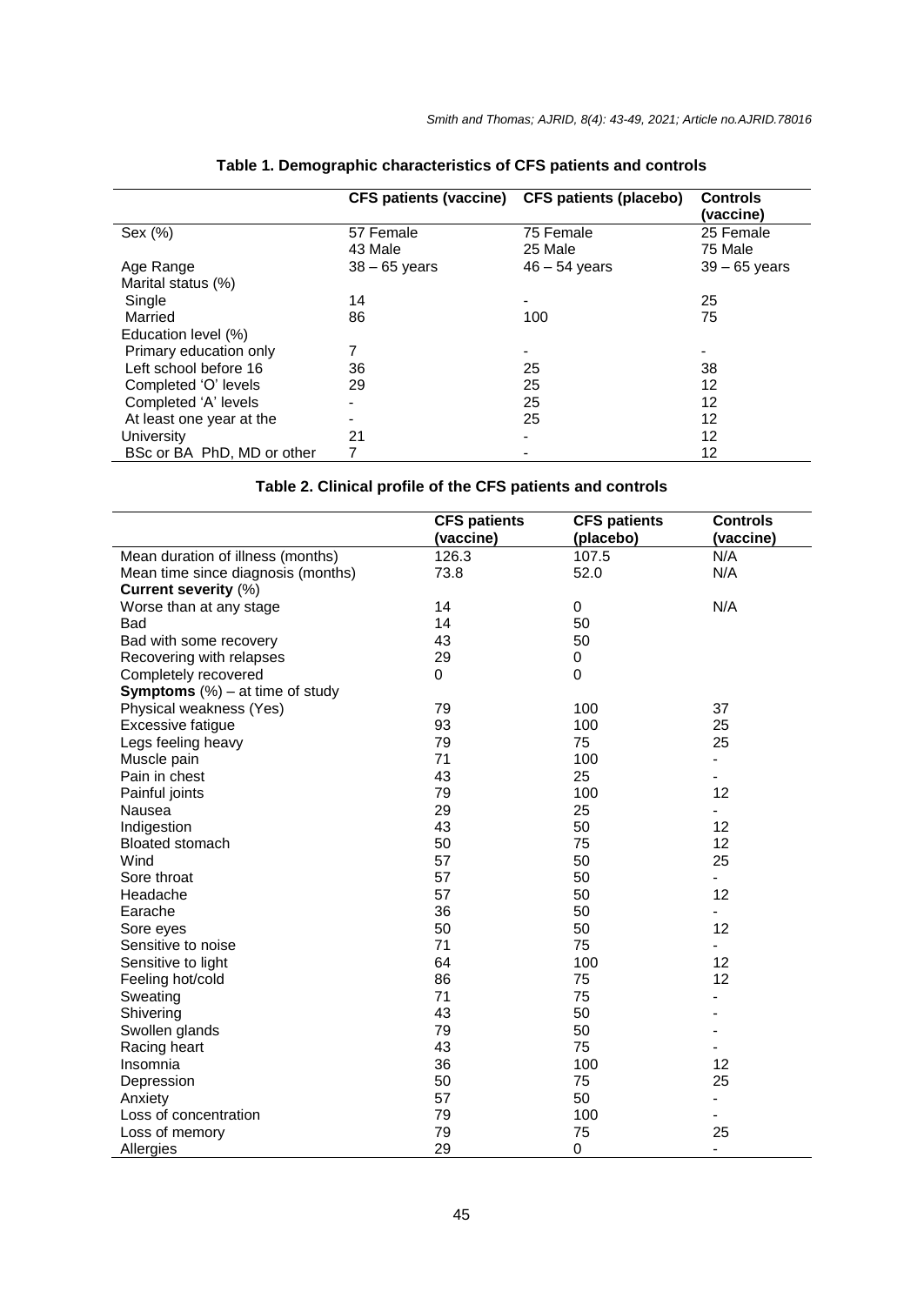## **2.3 Virology**

Pan-enterovirus and poliovirus-specific assays were developed and utilised for this part of the study. A method based on nucleic acid sequence-based amplification (NASBA) was found to be suitable for the analysis of poliovirus shedding [26]. NASBA has been found to be a suitable alternative to RT-PCR for the detection of enterovirus sequences. These kit-based reagents have enabled a wide range of laboratories to use molecular-based diagnostic procedures to identify RNA viruses.

#### **2.4 Clinical Assessment**

Subjective and objective assessments of the physical wellbeing of the sample were undertaken throughout the investigation by:

- completion of a physical symptoms index at the start and a questionnaire completed at week 0 and week 4 of the study, which examined fatigue-related and somatic symptoms.
- The objective assessments were undertaken by the clinician responsible for the CFS patient group, who arranged a consultation session for each patient on days 0 and 28. The clinician was blind to the treatment group into which each patient had been allocated.

#### **2.5 Psychosocial Assessment**

A series of questionnaires were administered to examine demographic and illness characteristics, current symptoms, and psychosocial measures. The second series of questionnaires were administered during the study: these examined: symptoms [24], mood [27], depression [28], state anxiety [29], emotional difficulties, cognitive difficulties, somatic symptoms, and fatigue [30].

#### **2.6 Cognitive Assessment**

Subjective ratings of cognitive function [31] and objective assessments of cognitive functioning (simple reaction time and cognitive vigilance [32]) were undertaken during the study.

# **3. RESULTS**

## **3.1 Virus Shedding Results**

Table 3 shows the virus shedding on days 2, 7, 14 and 28 in the controls and the CFS vaccine and placebo groups. More patients than controls shed virus following vaccine challenge, but this effect was not significant.

#### **3.2 Effects of Vaccination on Mood, Symptoms, and Performance**

Table 4 shows the wellbeing scores for the controls and CFS vaccine and CFS placebo groups. There were no significant effects of vaccine challenge on subjective reports of health and wellbeing.

Table 5 shows the cognitive performance scores for the controls and CFS groups. The CFS groups were slower and less accurate than the controls, but there were no effects of vaccination in the CFS sample.

## **4. DISCUSSION**

The present study was part of a larger programme on viral infections and CFS. Previous research has attempted to demonstrate a role for enteroviruses in the aetiology and pathogenesis of CFS. These studies have led to inconclusive results. However, there is evidence that CFS patients may be more susceptible to viral infections. In the first part of our research, prospective studies of upper respiratory tract illnesses (URTIs) were conducted [33, 34]. The results showed that CFS patients reported more URTIs, and the virology showed a greater number of infections confirming that the difference between the CFS and healthy groups was not due to a reporting bias. Indeed, similar virus identification rates were obtained in patient and control groups with clinical illnesses suggesting that identical mechanisms were in operation but that the CFS patients had more infections and illnesses. The results also showed that the CFS patients had more sub-clinical infections, which again supports the view that this group are particularly susceptible to acute infections.

The present study was unable to replicate our previously reported finding that CFS patients are more likely to shed virus following polio vaccine challenge [24]. In the original study, the control group had been given "booster" vaccinations more recently than the patients, which plausibly accounts for our earlier results. The study did confirm that vaccination had no detrimental effect on the patients, which supports our earlier view that it is unlikely to cause the type of problem suggested by some sources.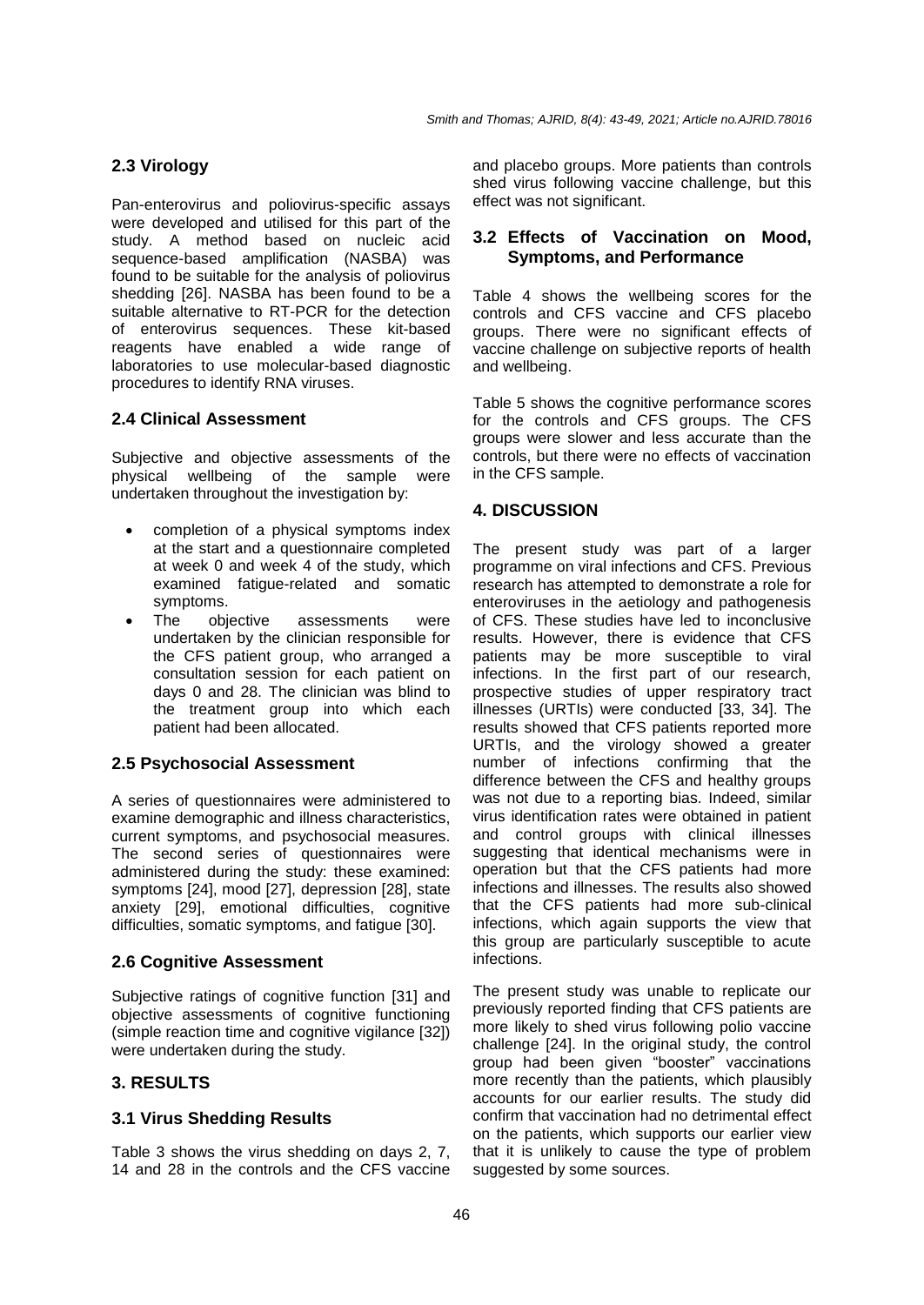|                    | <b>Controls</b> | <b>CFS Vaccine</b> | <b>CFS Placebo</b> |
|--------------------|-----------------|--------------------|--------------------|
|                    |                 | $-$                |                    |
| Day 2 (%)<br>Day 7 | 37              | 36                 |                    |
| Day 14<br>Day 28   |                 | 21                 |                    |
|                    | 10              | 14                 |                    |

**Table 3. Poliovirus shedding in patients and controls**

|  |  | Table 4. Baseline and post-vaccination questionnaire scores (means, s.d.s in parentheses) |  |  |
|--|--|-------------------------------------------------------------------------------------------|--|--|
|--|--|-------------------------------------------------------------------------------------------|--|--|

| Day 28<br>Day 0<br>Day 0<br>Day 28<br>Day 0<br>Day 28<br>38.62<br>38.87<br>31.07<br>28.46<br>31.75<br>33.33<br>Positive<br>(7.07)<br>(7.36)<br>(9.18)<br>(7.79)<br>(11.73)<br>(2.31)<br>Mood $(2)$<br>21.16<br>18.50<br>Negative Mood (1)<br>8.50<br>6.62<br>20.71<br>17.67<br>(5.48)<br>(4.21)<br>(9.53)<br>(6.59)<br>(8.70)<br>(11.93)<br>Centre for<br>Epidemiologic<br><b>Studies Depression</b><br>35.00<br>Scale (1)<br>27.12<br>28.12<br>37.50<br>38.69<br>35.00<br>(8.04)<br>(9.54)<br>(8.13)<br>(9.29)<br>(9.02)<br>(9.56)<br>State<br>29.50<br>39.93<br>42.31<br>37.00<br>32.75<br>34.75<br>(6.19)<br>(12.82)<br>(6.56)<br>(6.63)<br>(9.92)<br>(7.89)<br>Anxiety (1)<br>20.50<br>45.28<br>42.08<br>35.00<br><b>Emotional Distress</b><br>22.00<br>31.00 |
|-------------------------------------------------------------------------------------------------------------------------------------------------------------------------------------------------------------------------------------------------------------------------------------------------------------------------------------------------------------------------------------------------------------------------------------------------------------------------------------------------------------------------------------------------------------------------------------------------------------------------------------------------------------------------------------------------------------------------------------------------------------------|
|                                                                                                                                                                                                                                                                                                                                                                                                                                                                                                                                                                                                                                                                                                                                                                   |
|                                                                                                                                                                                                                                                                                                                                                                                                                                                                                                                                                                                                                                                                                                                                                                   |
|                                                                                                                                                                                                                                                                                                                                                                                                                                                                                                                                                                                                                                                                                                                                                                   |
|                                                                                                                                                                                                                                                                                                                                                                                                                                                                                                                                                                                                                                                                                                                                                                   |
|                                                                                                                                                                                                                                                                                                                                                                                                                                                                                                                                                                                                                                                                                                                                                                   |
|                                                                                                                                                                                                                                                                                                                                                                                                                                                                                                                                                                                                                                                                                                                                                                   |
|                                                                                                                                                                                                                                                                                                                                                                                                                                                                                                                                                                                                                                                                                                                                                                   |
|                                                                                                                                                                                                                                                                                                                                                                                                                                                                                                                                                                                                                                                                                                                                                                   |
|                                                                                                                                                                                                                                                                                                                                                                                                                                                                                                                                                                                                                                                                                                                                                                   |
|                                                                                                                                                                                                                                                                                                                                                                                                                                                                                                                                                                                                                                                                                                                                                                   |
|                                                                                                                                                                                                                                                                                                                                                                                                                                                                                                                                                                                                                                                                                                                                                                   |
|                                                                                                                                                                                                                                                                                                                                                                                                                                                                                                                                                                                                                                                                                                                                                                   |
|                                                                                                                                                                                                                                                                                                                                                                                                                                                                                                                                                                                                                                                                                                                                                                   |
| (1)<br>(5.01)<br>(22.88)<br>(19.34)<br>(19.47)<br>(7.13)<br>(15.06)                                                                                                                                                                                                                                                                                                                                                                                                                                                                                                                                                                                                                                                                                               |
| 60.28<br>62.38<br>48.67<br>25.12<br>21.62<br>61.75<br>Fatigue (1)                                                                                                                                                                                                                                                                                                                                                                                                                                                                                                                                                                                                                                                                                                 |
| (17.87)<br>(12.18)<br>(15.39)<br>(12.93)<br>(11.95)<br>(4.16)                                                                                                                                                                                                                                                                                                                                                                                                                                                                                                                                                                                                                                                                                                     |
| Cognitive Difficulty<br>17.12<br>48.31<br>40.25<br>15.50<br>48.43<br>38.00                                                                                                                                                                                                                                                                                                                                                                                                                                                                                                                                                                                                                                                                                        |
| (11.44)<br>(4.69)<br>(16.46)<br>(14.53)<br>(17.82)<br>(17.00)<br>(1)                                                                                                                                                                                                                                                                                                                                                                                                                                                                                                                                                                                                                                                                                              |
| 19.87<br>55.93<br>53.25<br>53.00<br>20.12<br>57.23<br>Somatic                                                                                                                                                                                                                                                                                                                                                                                                                                                                                                                                                                                                                                                                                                     |
| (3.27)<br>(4.26)<br>(19.53)<br>(30.43)<br>(19.31)<br>Stress (1)<br>(21.93)                                                                                                                                                                                                                                                                                                                                                                                                                                                                                                                                                                                                                                                                                        |
| 12.86<br><b>Beck Depression</b><br>5.37<br>5.25<br>13.08<br>11.25<br>8.33                                                                                                                                                                                                                                                                                                                                                                                                                                                                                                                                                                                                                                                                                         |
| (6.61)<br>(4.66)<br>(4.65)<br>(9.21)<br>(3.78)<br>Inventory (1)<br>(5.56)<br>$Lish$ coarge $aracher$ impoirment $(2)$ $l$ au coarge $aracher$ impoirment                                                                                                                                                                                                                                                                                                                                                                                                                                                                                                                                                                                                          |

*(1) High scores = greater impairment ; (2) Low scores = greater impairment*

|  | Table 5. Baseline and post-vaccine scores for the performance tests (means and s.d.s) |  |  |  |
|--|---------------------------------------------------------------------------------------|--|--|--|
|--|---------------------------------------------------------------------------------------|--|--|--|

|                                               | <b>Controls</b> |               | <b>CFS Vaccine</b> |        | <b>CFS Placebo</b> |        |
|-----------------------------------------------|-----------------|---------------|--------------------|--------|--------------------|--------|
|                                               | Day 0           | <b>Day 28</b> | Day 0              | Day 28 | Day 0              | Day 28 |
| SRT – mean RT msec                            | 359.62          | 321.12        | 383.57             | 411.69 | 480.50             | 488.00 |
| Repeated digits vigilance task -<br>Mean Hits | 14.13           | 16.50         | 12.57              | 11.31  | 12.50              | 13.67  |

#### **5. CONCLUSION**

Previous research has suggested that enteroviruses may be involved in the aetiology and pathogenesis of CFS. One method has used a polio vaccine challenge to examine possible differences in CFS patients ability to deal with viruses. An initial study showed no negative side effects of the polio vaccine but did demonstrate greater virus shedding in the CFS group. The present study confirmed that polio vaccination leads to no negative outcomes in the CFS group. However, it could not replicate the greater virus shedding in CFS patients after polio vaccination.

#### **CONSENT**

The research was carried out with the informed consent of the participants.

#### **ETHICAL APPROVAL**

The research was carried out with the approval of the local regional ethics committee.

#### **ACKNOWLEDGEMENT**

This study was funded by the Linbury Trust. We thank Julie Fox and her team for conducting the virological assays.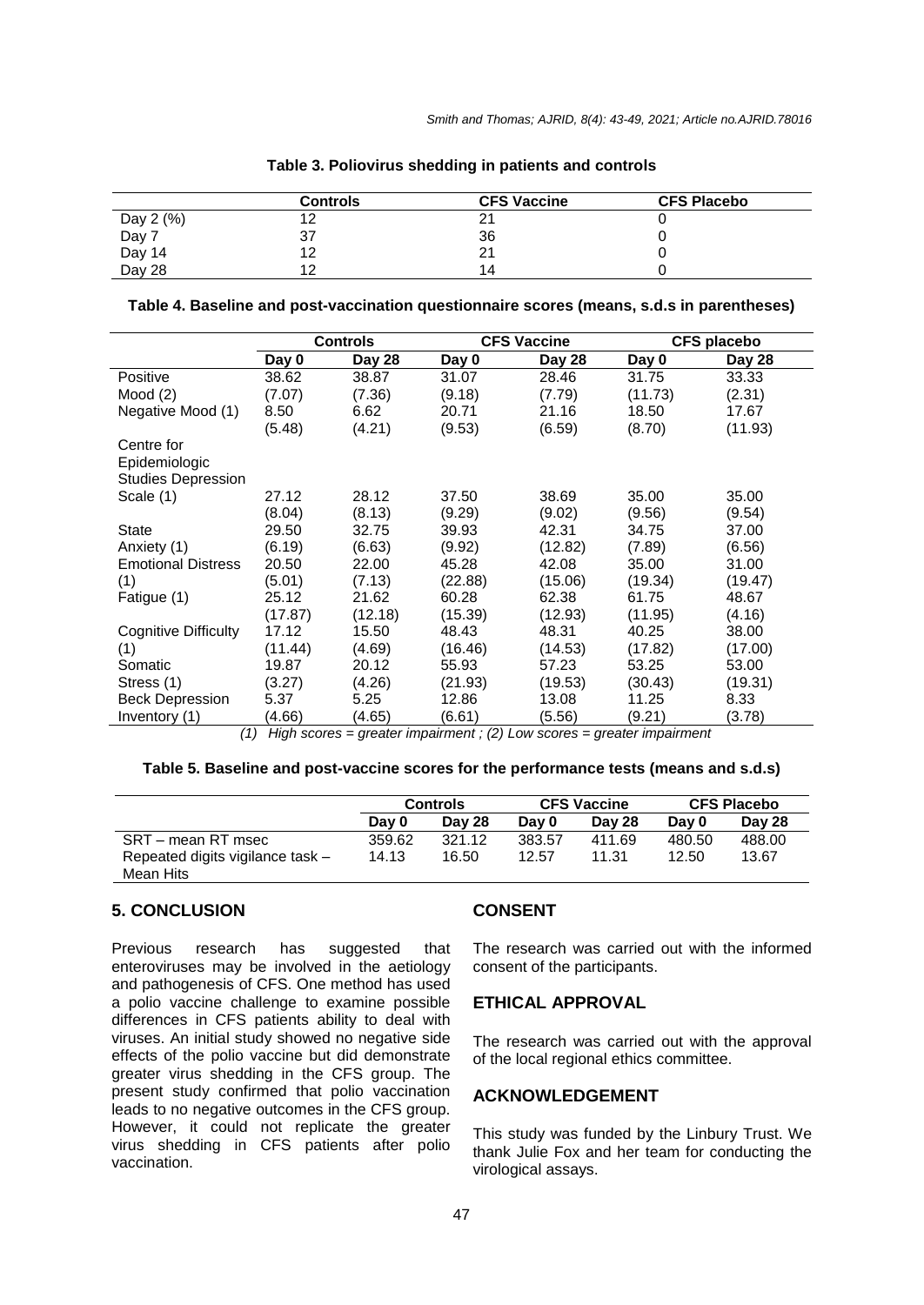#### **COMPETING INTERESTS**

Authors have declared that no competing interests exist.

# **REFERENCES**

- 1. Jones JF, Ray CG, Minnich LL, Hicks MJ, Kibler R, Lucas, DO. Evidence for active Epstein-Barr virus infection in patients with persistent, unexplained illnesses:Elevated anti early antigen antibodies. Ann. Intern. Med. 1985;102:1-7.
- 2. Wakefield D, Lloyd A, Dwyer J, Salahuddin SZ, Ablashi DV. Human herpesvirus 6 and myalgic encephalomyelitis. Lancet. 1988;334:1059.
- 3. Yousef GE, Bell EJ, Mann GJ, Bell EJ, Murugesan V, McCartney RA, Mowbray, JF. Chronic enterovirus infection in patients with postviral fatigue syndrome. Lancet. 1988;334,:146-150.
- 4. Behan PO, Bakheit AMO. Clinical spectrum of post-viral fatigue syndrome. Br. Med. Bull. 1991;47:793-808.
- 5. Behan PO, Behan WMH, Bell, EJ. The post-viral fatigue syndrome:An analysis of the findings in 50 cases. J. Infect. 1985;10:211-222.
- 6. Cunningham L, Bowles NE, Archard, LC. Persistent virus infection of muscle in postviral fatigue syndrome. Br. Med. Bull. 1991;47:852 871.
- 7. Gow JW, Behan WMH, Clements GB, Woodall C, Riding M, Behan, PO. Enteroviral sequences detected by polymerase chain reaction in muscle biopsies of patients with the postviral fatigue syndrome. BMJ. 1991;302:692- 696.
- 8. Gow JW, Behan WMH, Simpson K, McGarry F, Keir S, Behan, PO. Studies on enterovirus in patients with chronic fatigue syndrome. Clin. Infect. Dis. 1994;18 (Suppl. 1):sl26-sl29.
- 9. Chia JK. The role of enterovirus in chronic fatigue syndrome. J Clin Pathol. 2005 Nov;58(11):1126-32. DOI:10.1136/jcp.2004.020255.
- 10. O'Neal AJ, Hanson MR. The Enterovirus Theory of Disease Etiology in Myalgic Encephalomyelitis/Chronic Fatique Syndrome:A Critical Review. Front Med (Lausanne). 2021 Jun 18;8:688486. DOI:10.3389/fmed.2021.688486.
- 11. Swanink CM, Melchers WJ, van der Meer JW, Vercoulen JH, Bleijenberg G, Fennis

JF, Galama JM. Enteroviruses and the chronic fatigue syndrome. Clin Infect Dis. 1994 Nov;19(5):860-4.

DOI:10.1093/clinids/19.5.860.

- 12. Buchwald D, Ashley RL, Pearlman T, Kith P, Komaroff AL. Viral serologies in patients with chronic fatigue and chronic fatigue syndrome. J Med Virol. 1996 Sep;50(1):25- 30.
- 13. Manian FA. Simultaneous measurement of antibodies to Epstein-Barr virus, human herpesvirus 6, herpes simplex virus types 1 and 2, and 14 enteroviruses in chronic fatigue syndrome:is there evidence of activation of a nonspecific polyclonal immune response? Clin Infect Dis. 1994 Sep;19(3):448-53. DOI:10.1093/clinids/19.3.448.
- 14. Lindh G, Samuelson A, Hedlund KO, Evengård B, Lindquist L, Ehrnst A. No findings of enteroviruses in Swedish patients with chronic fatigue syndrome. Scand J Infect Dis. 1996;28(3):305-7. DOI:10.3109/00365549609027178.
- 15. Milton JD, Clements GB, Edwards RH. Immune responsiveness in chronic fatigue<br>svndrome. Postarad Med J. 1991 syndrome. Postgrad Med J. Jun;67(788):532-7. DOI:10.1136/pgmj.67.788.532.

- 16. McArdle A, McArdle F, Jackson MJ, Page SF, Fahal I, Edwards RH. Investigation by polymerase chain reaction of enteroviral infection in patients with chronic fatigue syndrome. Clin Sci (Lond). 1996 Apr;90(4):295-300. DOI:10.1042/cs0900295.
- 17. Chia JK, Chia AY. Chronic fatigue syndrome is associated with chronic enterovirus infection of the stomach. J Clin Pathol. 2008 Jan;61(1):43-8. DOI:10.1136/jcp.2007.050054.
- 18. Chia J, Chia A, Voeller M, Lee T, Chang R. Acute enterovirus infection followed by myalgic encephalomyelitis/chronic fatigue syndrome (ME/CFS) and viral persistence. J Clin Pathol. 2010 Feb;63(2):165-8. DOI:10.1136/jcp.2009.070466.
- 19. Galbraith DN, Nairn C, Clements, GB. Phylogenetic analysis of short enteroviral sequences from patients with chronic fatigue syndrome. J. Gen. Virol. 1995;76:1701-1707.
- 20. Nairn C, Galbraith DN, Clements GB. Comparison of coxsackie B neutralisation and enteroviral PCR in chronic fatigue patients. J Med Virol. 1995 Aug;46(4):310- 3.